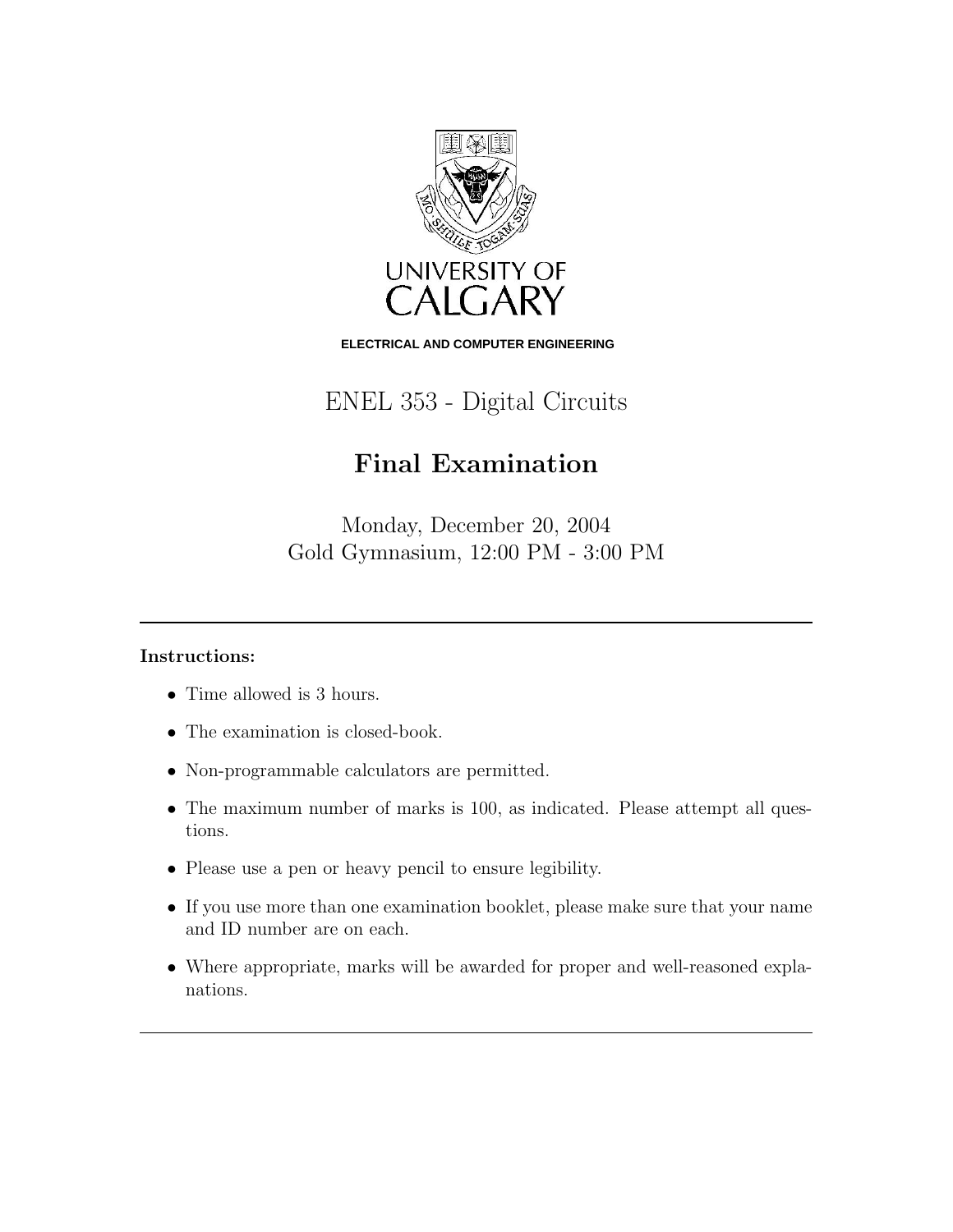- 1. [12 marks (3 marks each).] Consider the decimal numbers 80 and -50. Perform the following operations.
	- (a) Express the numbers in 4-digit 10's-complement format, and add them using 10's-complement addition. Convert your answer to standard decimal notation (e.g.,  $+33, -50$ ).
	- (b) Express the numbers in 8-bit 2's-complement format, and add them using 2's-complement binary addition. Convert your answer to standard decimal notation (e.g.,  $+33, -50$ ).
	- (c) Again using 8-bit 2's-complement format, perform 2's-complement binary subtraction of the second number from the first. Express your answer in decimal form as above. Explain how you may detect overflow, and if overflow has occurred in this case.
	- (d) Express the two numbers in 8-bit sign-magnitude format, and convert each to octal and hexadecimal formats.
- 2. [6 marks (3 marks each).] Consider the following function:

$$
F = x_1 x_2' + x_2 x_3' + x_1' x_3
$$

- (a) Implement the corresponding circuit using 2-input NOR gates only (inverters are not available).
- (b) Implement the circuit using only 2-input AND and 2-input XOR gates (inverters are not available).
- 3. [6 marks.] Consider the block diagram shown in Fig. 1. The input is a fourbit binary number  $A = a_3 a_2 a_1 a_0$ , where  $a_3$  as the most-significant bit (MSB). Give the truth table for a combinational circuit that encodes this number in two stages, as follows. As shown, the first stage converts A to Gray code  $G = g_3g_2g_1g_0$ , where  $g_3$  is the MSB. The second stage encodes G to a two-bit binary code  $C = c_1 c_0$  using a priority encoder. The highest priority is  $g_3$ . The encoder output  $V$  is the "valid" bit indicating that one or more bits in the Gray code are equal to 1. Express the functions for the three outputs  $c_1, c_0, V$ , in their canonical SOP and POS forms. For the case  $V = 0$ , use don't cares for  $c_1$ and  $c_0$ .

(Note: it is not necessary to design the circuit; just give the truth table and write the canonical forms.)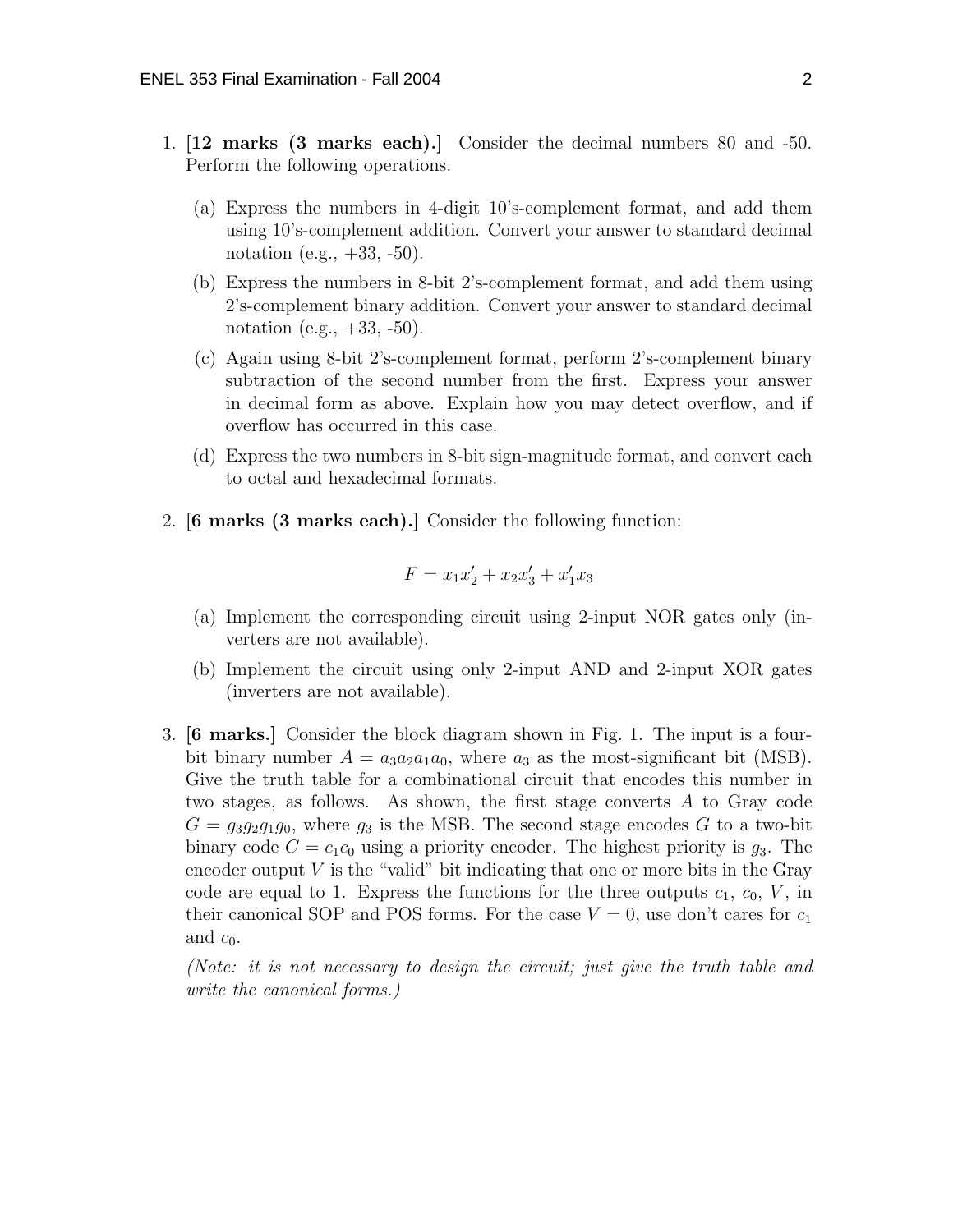

Fig. 1. A combinational encoder circuit

4. [32 marks total.] Consider the following three four-variable functions:

$$
f_1(w, x, y, z) = \sum (1, 3, 6, 7, 8, 9, 12, 13, 15)
$$
  

$$
f_2(w, x, y, z) = \sum (0, 2, 4, 5, 8, 10, 12, 13, 14)
$$
  

$$
f_3(w, x, y, z) = \sum (0, 2, 4, 5, 10, 11, 14)
$$

- (a) [8 marks.] Using Karnaugh maps, minimize each of the functions  $f_1, f_2$ ,  $f_3$ , in the most appropriate form; that is, choose between SOP and POS forms such that each of the expressions contain the fewest number of AND and OR operations (inversions aren't counted).
- (b)  $[4 \text{ marks.}]$  For  $f_1$  only, draw either a two-level NAND-AND circuit, or NOR-OR circuit, depending on the form of your minimized function in part (a).
- (c) [8 marks.] Implement all three functions on a PLA. The outputs of the PLA are available in both "True" (non-complemented) and "Complement" form. Try to make the PLA implementation as simple as possible. You may give either the circuit diagram or the PLA programming table.
- (d) [4 marks.] Implement all three functions using a ROM.
- (e) [8 marks.] Implement all three functions using 4-to-1 multiplexers and any additional logic gates you may need. Try to make the circuit as simple as possible.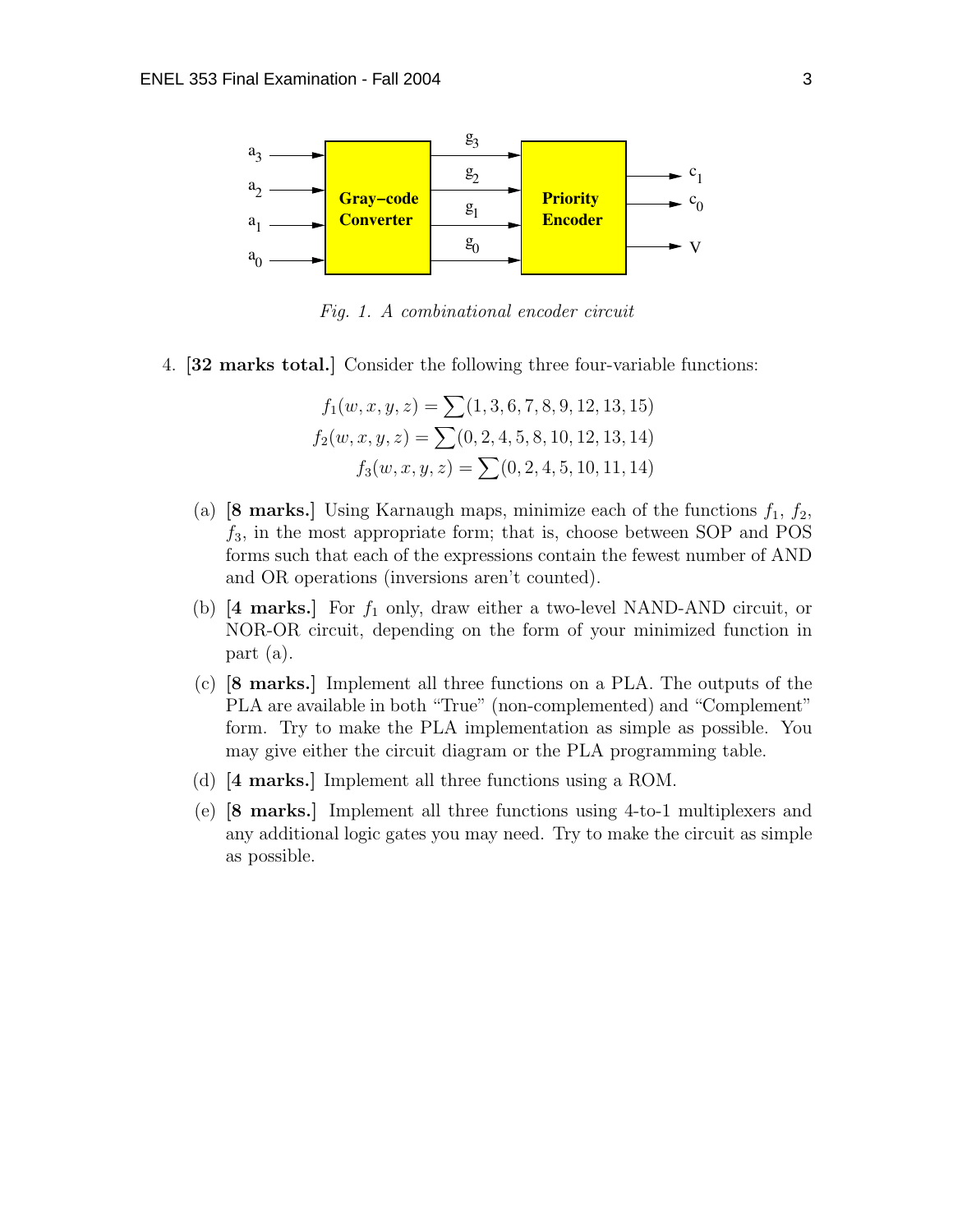- 5. [16 marks total.] The circuit in Fig. 2 is a synchronous sequential circuit based on D flip-flops (DFFs).
	- (a) [12 marks.] Using the conventional sequential-circuit analysis and synthesis methods, redesign the circuit using JK flip-flops (JKFFs).
	- (b) [4 marks.] Suppose that, after redesigning the circuit for JKFFs, you discover that JKFFs are unavailable. Without otherwise changing your new circuit, how would you adapt some other type of flip-flop (your choice) to behave like a JKFF?



Fig. 2. Redesign this circuit using JKFFs

6. [14 marks.] Design a synchronous BCD *down-counter* based on T flip-flops. There is one output y, such that  $y = 1$  when the count is zero, otherwise  $y = 0$ . Use don't-cares for the unused states to simplify your design. Determine the minimized output and flip-flop input equations; it is not necessary to draw the circuit.